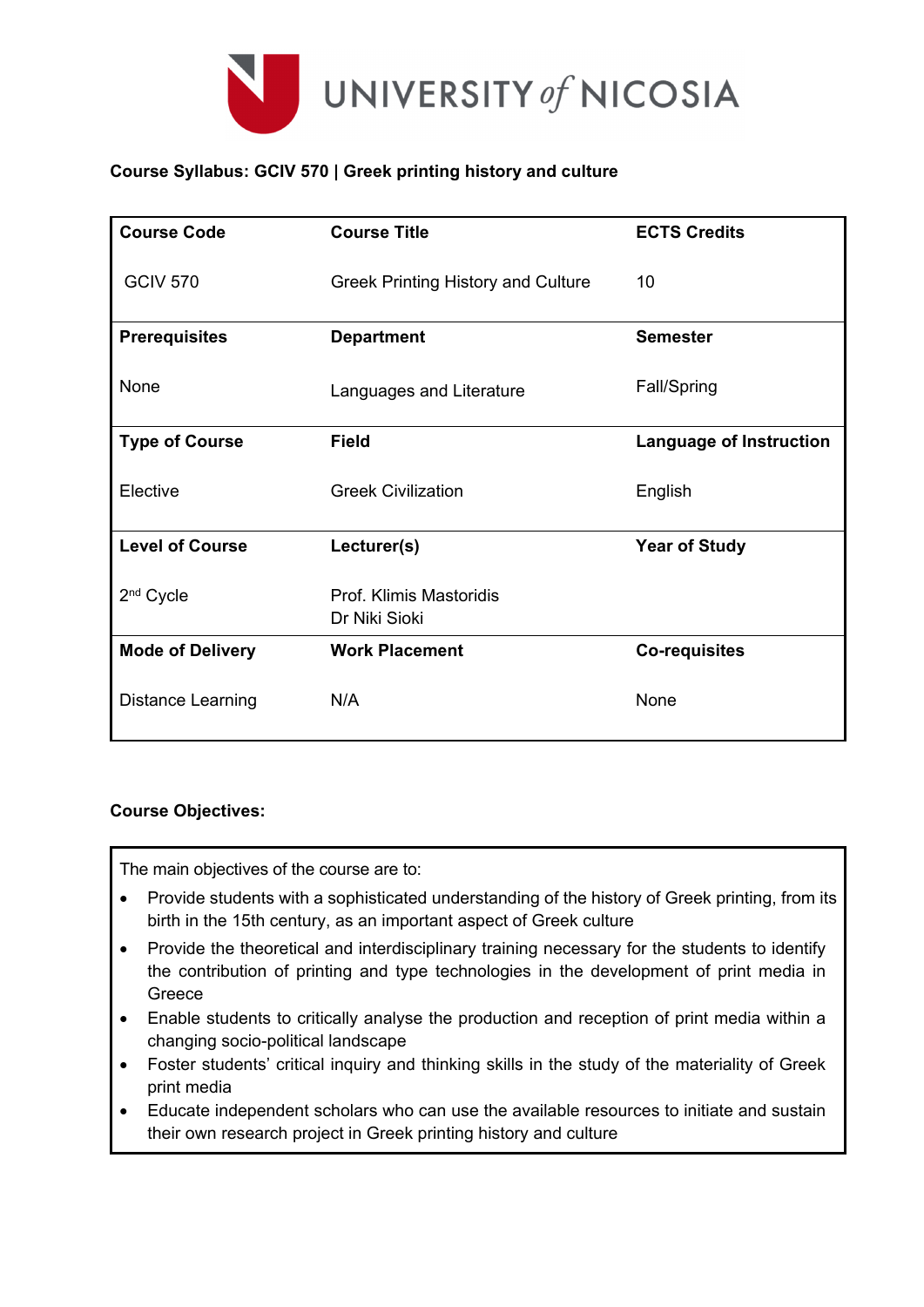

### **Learning Outcomes:**

After completion of the course students are expected to be able to:

- 1. Recognise the role of printing in the dissemination of Greek letters and the development of Greek studies in early modern Europe
- 2. Discuss the introduction of printing in Greece and its contribution to the establishment of the Greek state
- 3. Develop a critical understanding of the social and technical forces that shaped the printing of Greek texts in modern times
- 4. Critically evaluate the impact of production technologies on book publishing and the press in Greece
- 5. Use archival material for doing research in the field of Greek printing history and culture

### **Course Content:**

- 1. Theoretical foundations and research methods in printing history
- 2. Greek texts before printing: from papyrus scrolls to codex
- 3. The origins of early Greek printing
- 4. Greek printing in Renaissance Italy
- 5. Greek printers in Venice (16th–18th)
- 6. The Greek book in early modern Europe (16th–18th)
- 7. Printing and the Neohellenic Enlightenment
- 8. The word and the image: casting the Greek newspaper
- 9. Greek types in the 19th and early 20th century
- 10. Language and alphabet; alternative print culture dimensions
- 11. From craft to technology: printing advances and the appearance of Greek texts
- 12. The modern Greek book

#### **Learning Activities and Teaching Methods:**

Webex Sessions; Forum Discussions; Wiki Exercises; Recorded Lectures.

## **Assessment Methods:**

Short papers; Wiki Exercises; Forum Discussions; Final Assessment\*.

\*The Final Assessment can be either a Final Exam or a Final Assignment with Viva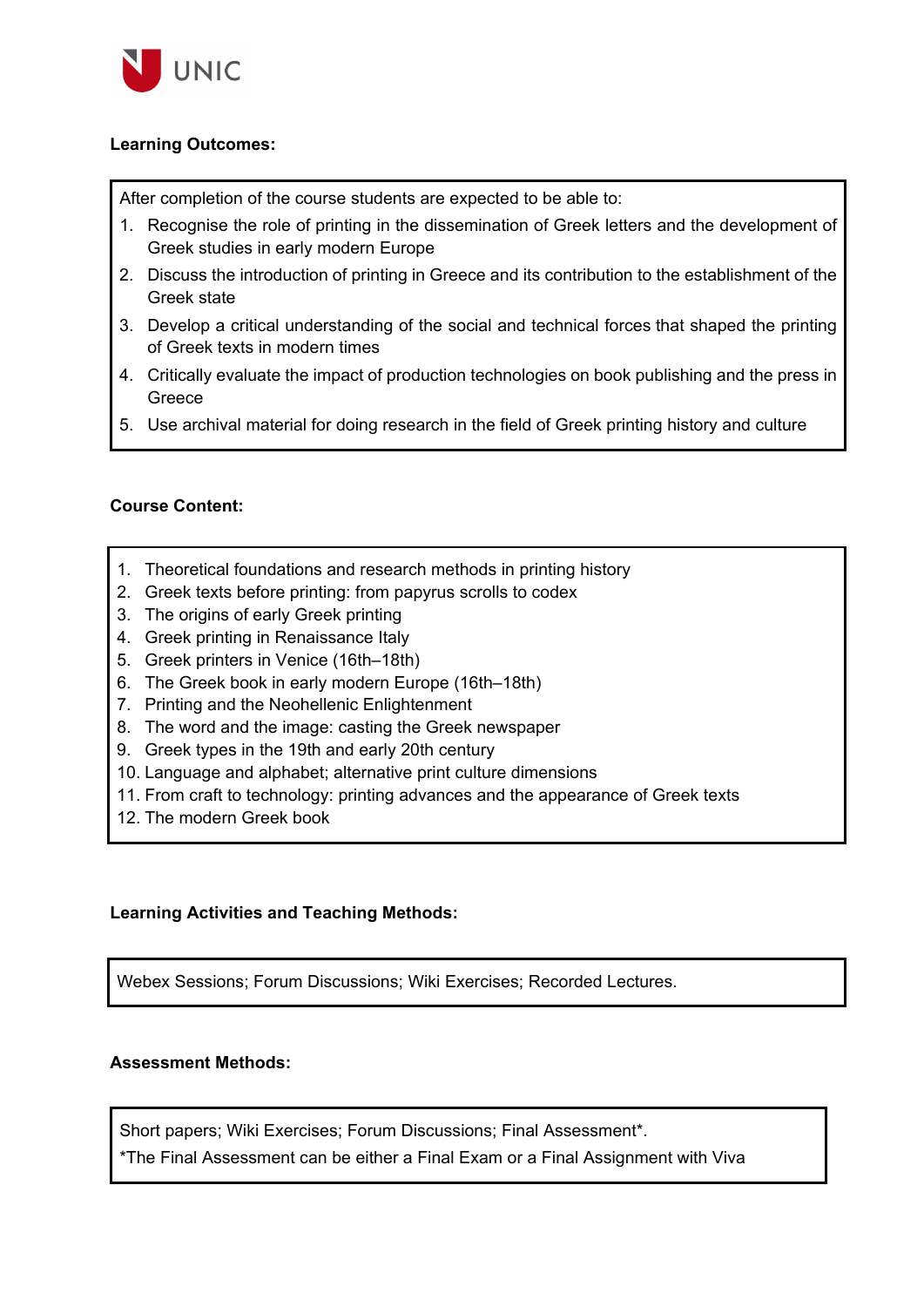

# **Required Textbooks / Readings:**

| Title                                                                                                                  | Author(s)                                                | <b>Publisher</b>               | Year              | <b>ISBN</b>       |
|------------------------------------------------------------------------------------------------------------------------|----------------------------------------------------------|--------------------------------|-------------------|-------------------|
| Greek printing types in Britain:<br>from the late eighteenth to the<br>early twentieth century                         | John H. Bowman                                           | Typophilia                     | 1998              | 9607285204        |
| Greek printing types 1465-<br>1927, facsimiles from an<br>exhibition illustrating the<br>development of Greek printing | <b>Victor Scholderer</b>                                 | Typophilia                     | 1995 <sup>2</sup> | 9607285131        |
| The printed Greek book, 15th-<br>19th century                                                                          | Acts of the<br>International<br>Congress, Delphi<br>2001 | Kotinos/<br>Oak Knoll<br>Press | 2004              | 960868059x        |
| Modern typography: an essay<br>in critical history                                                                     | <b>Robin Kinross</b>                                     | Hyphen<br>Press                | 2004              | 9780907259<br>183 |

# **Recommended Textbooks / Readings:**

| <b>Title</b>                                                                                     | Author(s)      | <b>Publisher</b>                                                                                | Year | <b>ISBN</b>   |
|--------------------------------------------------------------------------------------------------|----------------|-------------------------------------------------------------------------------------------------|------|---------------|
| Aldus Manutius & the<br><b>Development of Greek Script</b><br>& Type in the Fifteenth<br>Century | Nicolas Barker | Fordham<br>University<br>Press                                                                  | 1992 | 9780823212477 |
| The sixteenth century Greek<br>book in Italy: Printers and<br>publishers for the Greek world     | Evro Layton    | <b>Hellenic</b><br>Institute of<br>Byzantine and<br>post-<br><b>Byzantine</b><br><b>Studies</b> | 1994 | n/a           |
| Greek letters: from tablets to<br>pixels                                                         | M.S. Macrakis  | Oak Knoll<br>Press                                                                              | 1996 | 9781884718274 |